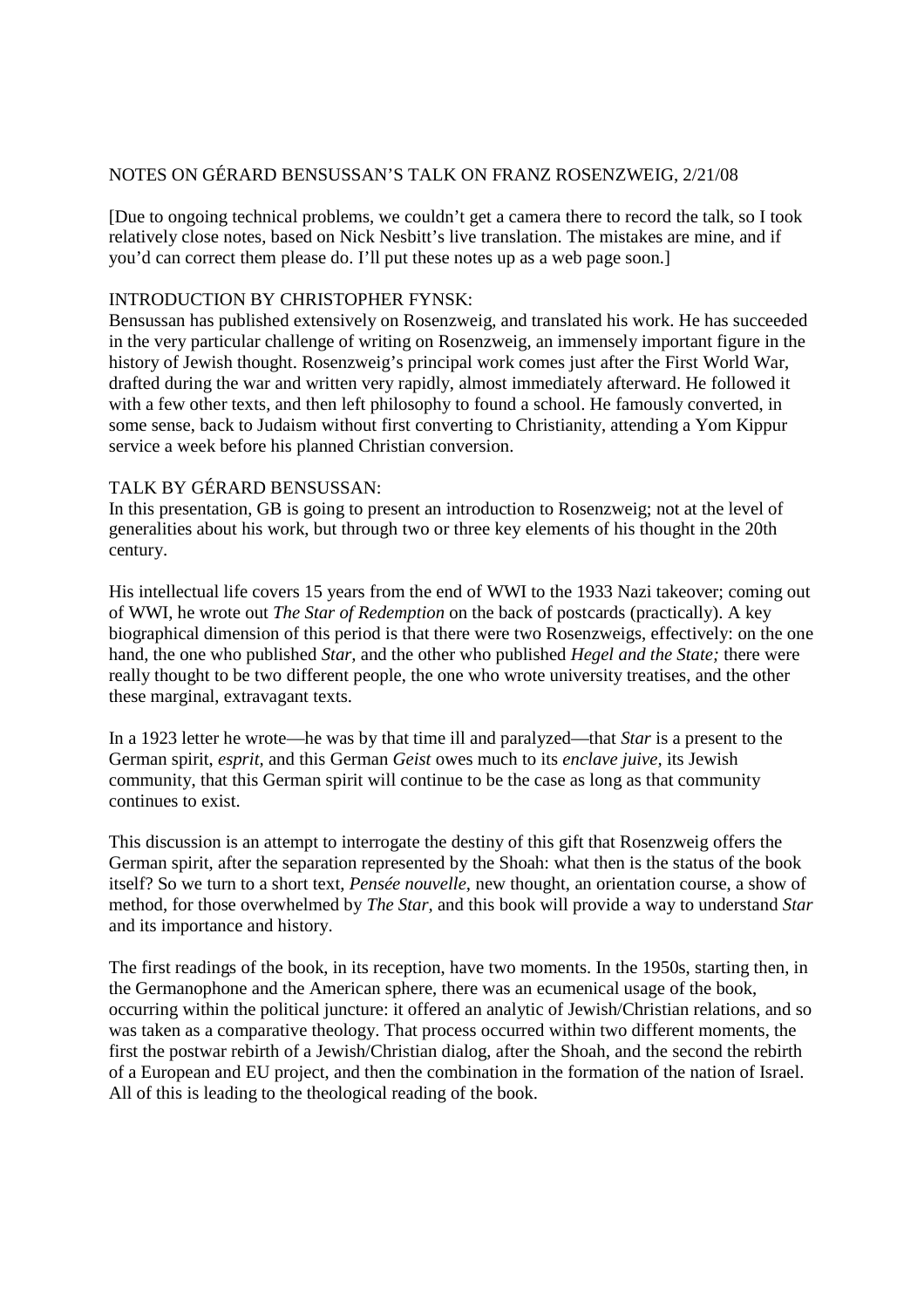This first theological interpretation of the book is not to be seen as a closed phase of historical interest, though; for example, Rosenzweig doesn't only speak of Jewish/Christian relations but of Islam. There's material there to nourish a continuing reflection on critique and culture—he also talks China, of India.

But there's a second moment of this reception, a French one, more strictly philosophical; the effort is to place Rosenzweig's new thought in two places: in a post-Hegelian one, and in relation to Heidegger, Derrida, Levinas. In France, it was Levinas who introduced Rosenzweig's thought.

The attempt, then, is to understand Rosenzweig within this post-Hegelian context of philosophy. Building on conversations with Derrida, the question is how can we understand:

1. Rosenzweig's relation to the project of deconstruction, and

 2. The interrogation and deconstruction of Judaism; and, for this, Rosenzweig's comment in *PN* that *The Star* is to be taken as a philosophical system and not a Jewish book

Another comment that Rosenzweig makes about *Star* is that Jewishness is not an "object," as would be the philosophy of right or of law; *das jüdische* [sp?] is an element, the source of his thought itself, an idiom that resonates with him.

*Das jüdische,* for Rosenzweig, insofar as it is the element of his thought itself, provides no possiblity for a philosophy of Judaism, or of a Jewish philosophy, as one could speak of national spheres of *logos*: Anglo-Saxon philosophy, German philosophy. Instead there's an attempt to interrupt this global model of *logos.*

This *pensée nouvelle,* new thought, that Rosenzweig is attempting, is not equivalent to a new philosophy. Instead it's an exit (using yesterday's terms), instead it exceeds philosophy, and perhpas even exceeds Levinas' program—as Levinas said his ambition was to annunciate, in Greek, principles that Greece was ignorant of, to translate into the language of concepts principles that might be in the Bible or the Talmud. Beyond that project, Rosenzweig was to "make speak," to give voice to, *das jüdische*; not to make concepts (face, visage), but to make a refusal of philosophy.

A few biographical elements in that project, a few moments:

 A refusal to pursue even a university career, to become a professor of philosophy. He passed from "habilitable" to "un-habilitable." Instead of serving oneself of one's mastery, to put oneself at the service of philosophy; to start a free Jewish studies center and a translation of the Hebrew Bible.

 To offer a figure of this radicality of refusal that constitutes another exit or *sortie,* this presents a different type of *sortie*:

a. the anti-political dimension of this radicality, extra-historical

 b. the anti-philosophical, following a logic of dissimulation, a retroactive movement within the Jewish tradition, rather than assimilating: a cessation, a way of drawing-back, becoming dissimilar, beyond Judaism and the dissemation of philosophy in the tradition of metaphysics.

To discuss the anti-political, the source of it, this idea, is in *The Star,* and the theory he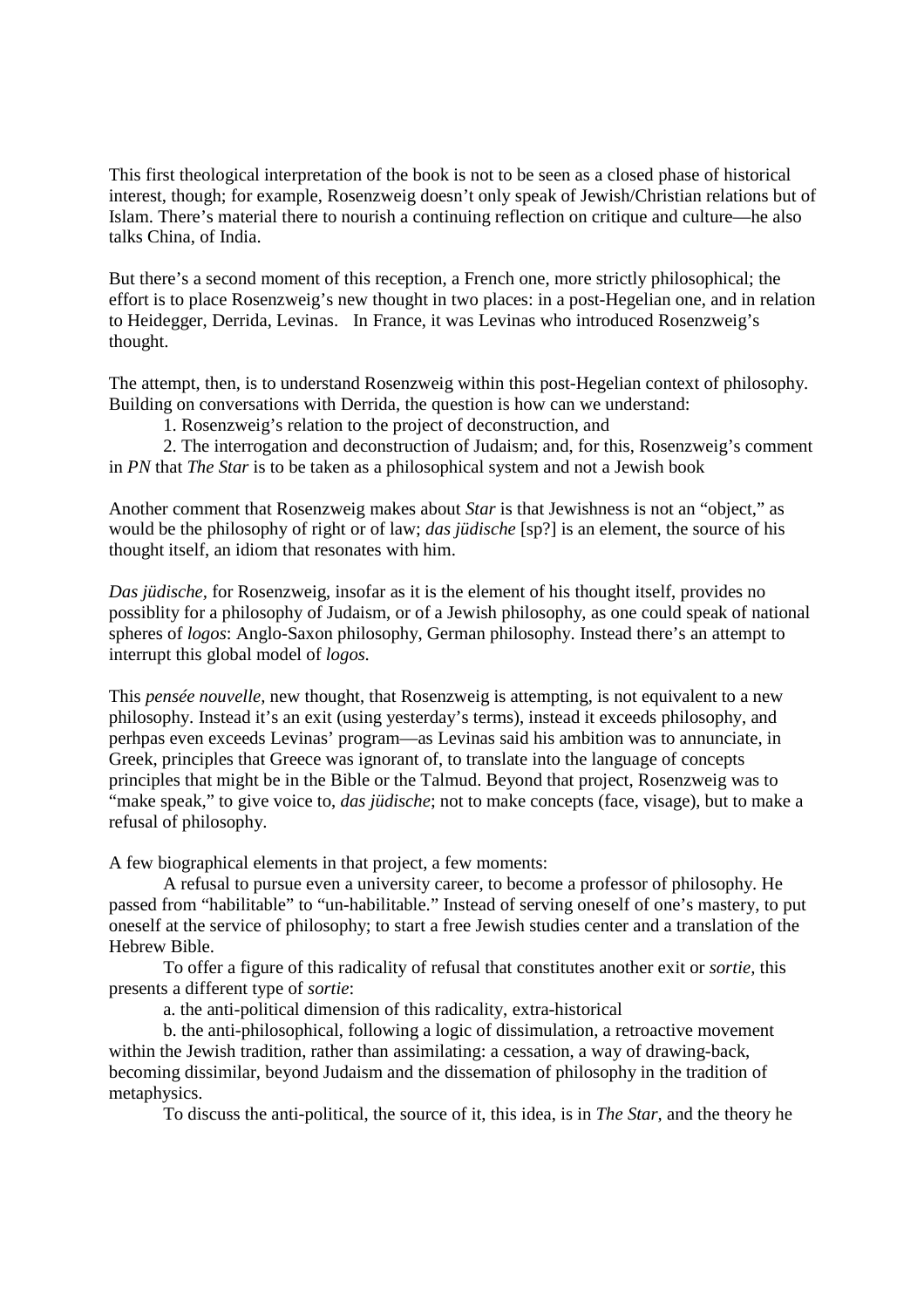gives there of the Jewish people as extra-historical, out of history. Not just as a diaspora, but following Ricoeur's reading of Rosenzweig, the metaphysical portrait of the Jewish people, they are extra-historical in three ways:

> they anticipate eternity (in their rites) they're outsiders to laws in the regions they inhabit and thus have a separate existence.

This extra-historicity, outside of history, implies a certain type of thought, of history, the state, the political, but at a more general level than the history of Jewish political experience, and his thought here forms a counterpoint to the philosophy of Hegel. This extra-historicality is in realtion to the question of totality, and all historical totality contains an untotalizable remainder: what to do with it? How to incorporate it? It's Hegel's problem too. And here we can look towards a Jewish prophetic tradition to think this politics exterior to the state.

We can persue this in discussion: Two phenomena within Jewish culture, on the one hand the historical process of assimilation vs. dissimulation, and on the other the historical movement of Zionism. These are both Jewish forms of forgetting, which stand for a re-investment in a Jewish historical destiny, to re-historicize Jewish destiny.

On the theme of the anti-political and the excess, two quotes that take the form of a weak thought, *pensée faible*:

 1. A reference to the imperative limitation of all politics, a politics that must be persued nonetheless, despite everything

 2. From a letter where he's explicating a passage from the Talmud, "Act all actions as if the destiny of humanity depended on it," and here we see an obvious messianic dimension to his views—a complex relation to Derrida, and a politics of the instant, and the question of whether a particular moment is messianic or not: a time of *passerelle,* passageways or instances, and *trampoline,* [sp?] leaps beyond, moments of transformation or interruption.

In regard to this anti-philosophical or extra-speculative moment, this is an undertaking that uses a 3-part equation:

- 1. speech, and a speaking-thought
- 2. a relation to time
- 3. a relation the other, and alterity.

"I can't know in advance what the other will say to me because I don't know myself what I will say. To need time means not to need everything, … to depend upon the other for what is most intimate to myself. [I couldn't get all of this, sorry] It takes time seriously."

So, then, this project is taking up explicitly the terms of Heidegger and Derrida, of a deconstruction of metaphysics, from Iona to Jena, Greece to Germany. In Rosenzweig's terms maybe we should speak of a dissimulation of tradition, a substitution for *logos* of a thought that is forced to alter itself, to speak itself, to temporalize.

## DISCUSSION.

CF: This form of dissimulation which Rosenzweig attempts in *Star,* described as leaving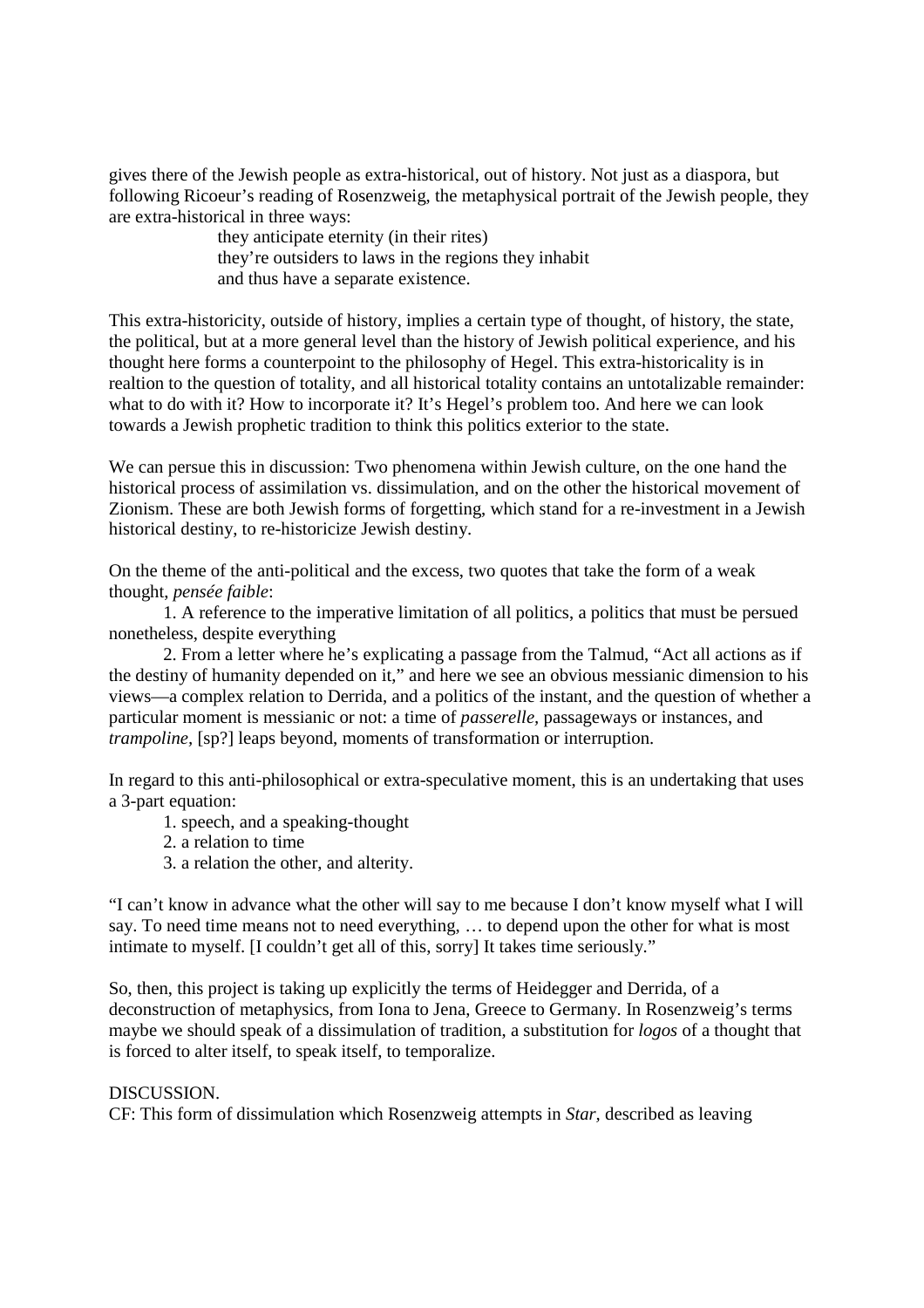philosophy, and founding the school: to what extent does this movement that you're describing, of resistance and dissimulation, continue as long as one is no longer doing thought or philosophy? Is it enough to translate with the Hebrew Bible with Buber, or work in the school: does that still accomplish this dissimulation of thought?

GB: At the level of his life and biography, he's emphatically not to be understood as Kierkegaard said of the philosopher: he thinks what he doesn't do, and does what he doesn't think. After WWI, he breaks with the university system, and it's explicit for him. He founds the school in France and starts the translations; it's good school; Leo Strauss taught there; but Rosenzweig found great difficulties in confronting the bourgeois French Jewish establishment, he had enormous difficulties. There's a process of dissimulation with Rosenzweig around the philosophical projects, encounters and crossings, and the profound debt Levinas owes and evoked to Rosenzweig—from Heidegger and Rosenzweig. In fact, there's a whole series of intuitions that move between Heidegger and Rosenzweig, of a shared situation of thinking, particularly time. Biographically, for example, at the encounter between Cassirer and Heidegger at Davos, one would have thought Rosenzweig would have taken the side of Cassirer, but he (and Levinas) turned to Heidegger, and a renewal of philosophy.

CF [en français, couldn't keep up completely]: My question comes from the problem, with such radical thought, of living the thought, to be a writer without being a philosopher. How does—can this—accomplish the dissimulation?

GB: His thought is a sort of provocation that persists beyond the moment of its annunciation. It persists as a heterogeneous speech. In his last texts, he answers, as though he were a rabbi, questions like "How does one respect the sabbath if you're a philosopher or a doctor?" How do you carry a speech that is heterogeneous to philosophy, but in philosophy, in some sense? That persists in its association with Judaism: how does one re-Judaicise Judaism? Of the Bible translations, Kracauer said that one could trace the German-Jewish culture from the Mendeles [?] translation of the Bible, to bring it within German language and culture, to the Buber-Rosenzweig translation, at the other end, where Hebrew was forgotten and they wanted to give a literal experience of the Jewish text. There's the persistence of a legacy in relation to Derrida and Levinas, in contemporary French philosophy, a Jewish dimension of Rosenzweig's speaking-thought. A student said that there was something in French philosophy that bothered him, and we eventually determined it was that French philosophy was in some sense a Jewish philosophy. And one can't sustain this idea, but there was something of it in Rosenzweig.

JS: This re-Judaizing of German Judaism? This was also driving Scholem, to reach totally assimilated friends and family, reclaim the tradition. There's a parallel. What I found stunning is this business in the messianic moment is that there are similar ideas in Protestant theology, as in the *kairos.* But what is it exactly? How does he conceive the messianic moment?

GB: What would constitute a determination of a political instant or moment by us, Rosenzweig says, is the primacy of an ethical instant or moment, the subordination of politics to this ethical moment; politics must be limited. A great world-historical politics, in Hegel or Marx's terms, a grand politics, is one where a rational project subordinates the suffering of subjects. If in the instant there is a sacrifice to a teleology, then there is the ruin of politics, and instead one has to